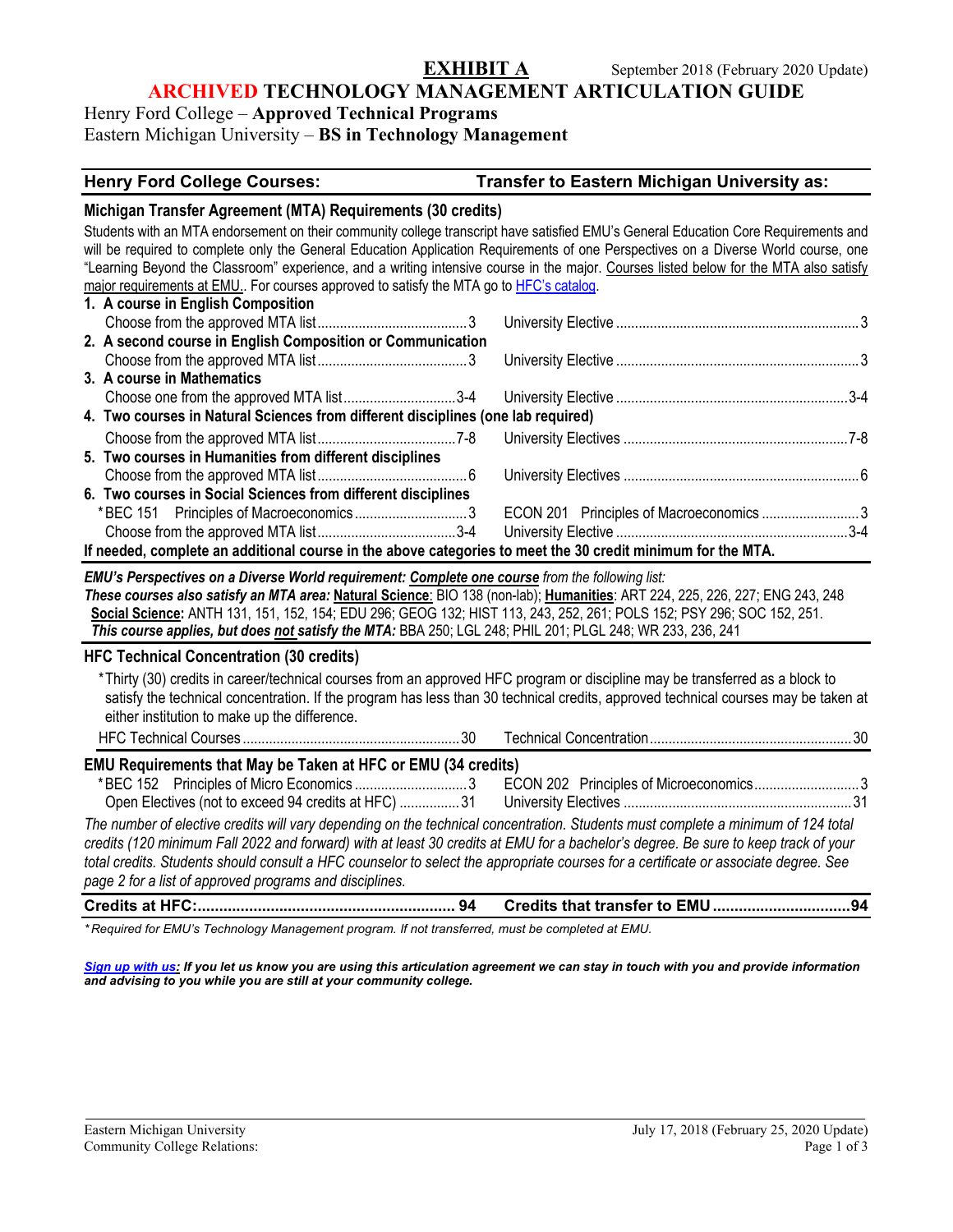# **ARCHIVED TECHNOLOGY MANAGEMENT ARTICULATION GUIDE**

Henry Ford College – **Approved Technical Programs** Eastern Michigan University – **BS in Technology Management**

#### **Completion of EMU's**

| ט שווואיטוויטו בוווט ט                                             | <b>Approved Henry Ford College Programs:</b>                            |
|--------------------------------------------------------------------|-------------------------------------------------------------------------|
| <b>Technology Management Program</b>                               | Accounting; Accounting Technician                                       |
|                                                                    | Advanced Machine Took Technology/CNC                                    |
|                                                                    | Applied Plumbing and Pipefitting                                        |
| <b>Major Requirements</b><br>(30 credits)                          | Architecture/Construction Technology                                    |
|                                                                    | Automotive Service (ASSET)                                              |
| <b>Core Courses (18 credits)</b>                                   | Automotive Service Management                                           |
| TM 130 Introduction to Technology Management3                      | Automotive Technology (all programs)                                    |
| TM 212 Management of Technological Change 3                        | Basic Machine Tool Technology<br>Biology                                |
| TM 311 Information Technology Mgmt & Organizations3                | Biotechnology                                                           |
| <sup>1</sup> TM 314W Managing for Process Improvement 3            | <b>Business Administration</b>                                          |
| TM 402 Technology Project Management 3                             | <b>CAD-CAM Technician</b>                                               |
|                                                                    | CAD Technology-Industrial Drafting                                      |
| TM 415 Senior Seminar in Technology Management3                    | <b>Computer Information Systems</b>                                     |
| <b>Technology Mgmt Electives (12 credits)</b>                      | Computer Information Systems-Any Program                                |
|                                                                    | Criminal Justice-Any Program                                            |
| (At least 3 hours at the 300/400 level must be completed.)         | Cybersecurity                                                           |
|                                                                    | Electrical Technology-Any Program                                       |
| <b>ACC 130</b><br>Accounting for Non-business majors(3)            | Energy Technology-Any Program                                           |
| <b>ACC 240</b><br>Prin of Financial Accounting (3)                 | Engineering Technology-Any Program<br><b>Environmental Studies</b>      |
| <b>ACC 241</b><br>Prin of Managerial Accounting (3)                | Firefighter/Paramedic                                                   |
| <b>FIN 358</b><br>Analysis of Financial Statements (3)             | Energy Technology-Any Program                                           |
| <b>FIN 350</b><br>Principles of Finance (3)                        | <b>General Business</b>                                                 |
| <b>LAW 293</b><br>Legal Environment of Business (3)                | Graphic Design-Any Program                                              |
| LAW 403 Employment Law (3)                                         | Hotel/Restaurant Management                                             |
|                                                                    | <b>Industrial Technology General Studies</b>                            |
| LEGL 320 Cyber Law and Compliance (3)                              | Machine Tool Technology/CNC                                             |
| MGMT 384 Human Resource Management (3)                             | Management                                                              |
| MGMT 386 Organizational Behavior & Theory (3)                      | <b>Manufacturing Trades</b>                                             |
| MGMT 388 Intro to Entrepreneurship (3)                             | Mathematics<br>Multi-Skilled Manufacturing Maintenance                  |
| <sup>1</sup> MGMT 480W Management Responsibility & Ethics (WI) (3) | Ophthalmic Technician                                                   |
| MKTG 360 Principles of Marketing (3)                               | Paramedic                                                               |
| MKTG 369 Advertising (3)                                           | Plant Maintenance Trades                                                |
|                                                                    | Pre-Engineering                                                         |
| MKTG 473 Marketing and Product Innovation (3)                      | Pre-Radiographer                                                        |
| TM 306<br>Quan Analysis of Sustainability Issues (3)               | Pre-Respiratory Therapist                                               |
| TM 308<br>Seminar in Technological Impacts (3)                     | Pre-Surgical Technologist or Surgical Technologist                      |
| TM 377/378/379 Special Topics (1/2/3)                              | Process Technology-Any Program                                          |
| <sup>2</sup> TM 387L4 Cooperative Education (3)                    | Radiographer<br>Small Business Management and Entrepreneurship          |
| <b>TM 420</b><br>Women and Technology (3)                          | Supervision                                                             |
| TM 477/478/479 Special Topics (1/2/3)                              | Supply Chain Management                                                 |
| <b>TM 495</b><br>Technology, Values, and the Future (3)            | Telecommunication                                                       |
|                                                                    | <b>Welding Technology</b>                                               |
| <b>LBC Requirement</b>                                             | General Studies Degree with 30 technical credits in any of the approved |
| One "Learning Beyond the Classroom" (LBC) course or                | program disciplines above                                               |
| noncredit experience must be completed at EMU. TM 387              | Other programs with approval of the Program Coordinator                 |
| Cooperative Education satisfies the LBC requirement. See           |                                                                         |
| program advisor for other options.                                 |                                                                         |
|                                                                    | Students graduating beginning Fall 2022 and                             |
|                                                                    | beyond will be required 120 total credits.                              |
|                                                                    |                                                                         |
|                                                                    |                                                                         |

Note: The Technology Management program can be completed online.

*<sup>1</sup> Satisfies EMU's Writing Intensive requirement*

*<sup>2</sup> Satisfies EMU's "Learning Beyond the Classroom" requirement*

*NOTE: If sufficient credits are not transferred, additional courses must be completed at EMU to satisfy the minimum of 124 credit hours required to graduate.*

#### **Approved Henry Ford College Programs:** nting Technician